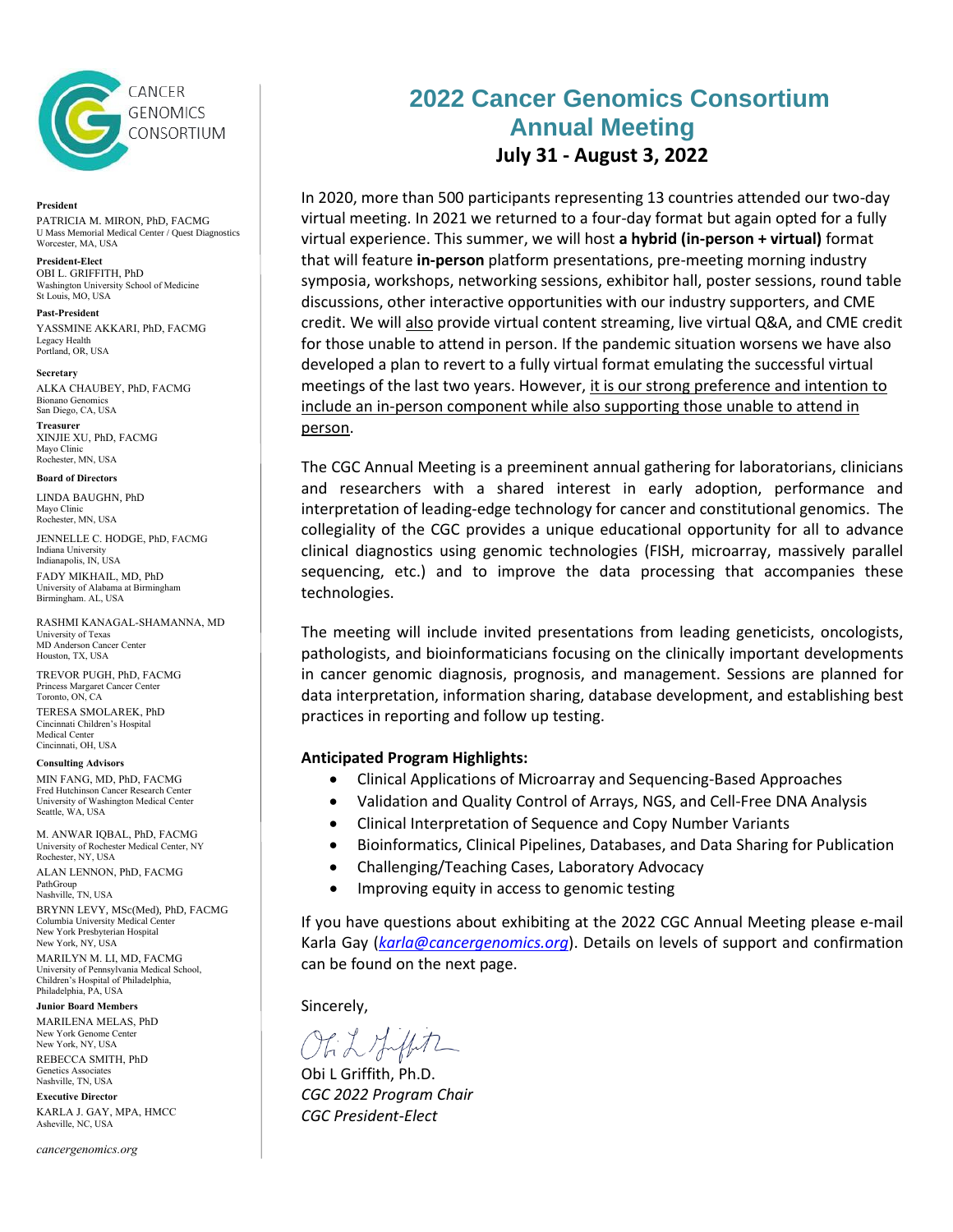

**President** PATRICIA M. MIRON, PhD, FACMG U Mass Memorial Medical Center / Quest Diagnostics Worcester, MA, USA

**President-Elect** OBI L. GRIFFITH, PhD Washington University School of Medicine St Louis, MO, USA

**Past-President** YASSMINE AKKARI, PhD, FACMG Legacy Health Portland, OR, USA

**Secretary**

ALKA CHAUBEY, PhD, FACMG Bionano Genomics Asan Diego, CA, USA

**Treasurer** XINJIE XU, PhD, FACMG Mayo Clinic Rochester, MN, USA

## **Board of Directors**

LINDA BAUGHN, PhD Mayo Clinic Rochester, MN, USA

JENNELLE C. HODGE, PhD, FACMG Indiana University

Indianapolis, IN, USA FADY MIKHAIL, MD, PhD University of Alabama at Birmingham Birmingham. AL, USA

RASHMI KANAGAL-SHAMANNA, MD University of Texas MD Anderson Cancer Center Houston, TX, USA

TREVOR PUGH, PhD, FACMG Princess Margaret Cancer Center Toronto, ON, CA TERESA SMOLAREK, PhD Cincinnati Children's Hospital Medical Center Cincinnati, OH, USA

## **Consulting Advisors**

MIN FANG, MD, PhD, FACMG Fred Hutchinson Cancer Research Center University of Washington Medical Center Seattle, WA, USA

M. ANWAR IQBAL, PhD, FACMG University of Rochester Medical Center, NY Rochester, NY, USA

ALAN LENNON, PhD, FACMG PathGroup Nashville, TN, USA

BRYNN LEVY, MSc(Med), PhD, FACMG Columbia University Medical Center New York Presbyterian Hospital New York, NY, USA MARILYN M. LI, MD, FACMG

University of Pennsylvania Medical School, Children's Hospital of Philadelphia, Philadelphia, PA, USA

**Junior Board Members** MARILENA MELAS, PhD New York Genome Center

New York, NY, USA REBECCA SMITH, PhD Genetics Associates

Nashville, TN, USA **Executive Director**

KARLA J. GAY, MPA, HMCC Asheville, NC, USA

### *cancergenomics.org*

## **2022 Cancer Genomics Consortium Annual Meeting**

| <b>Level</b>                                      | <b>Diamond</b>                                                                                                                                                                  | <b>Platinum</b>                                                                                                     | Gold                                                               |  |  |  |
|---------------------------------------------------|---------------------------------------------------------------------------------------------------------------------------------------------------------------------------------|---------------------------------------------------------------------------------------------------------------------|--------------------------------------------------------------------|--|--|--|
| <b>Contribution</b>                               | \$20,000.00<br><b>Sold Out</b>                                                                                                                                                  | \$12,000.00<br><b>Sold Out</b>                                                                                      | \$5,500.00                                                         |  |  |  |
| <b>Showcase</b><br><b>Presentation</b>            | 45 minutes within the<br>general session,<br>including Q&A                                                                                                                      | 25 minutes within the<br>general session, including<br>Q&A                                                          |                                                                    |  |  |  |
| Exhibit Booth*                                    | 10 x 20 Booth                                                                                                                                                                   | 10 x 10 Booth                                                                                                       | 10 x 10 Booth                                                      |  |  |  |
| <b>Commercial During</b><br><b>Annual Meeting</b> | <b>Two-minute</b><br>commercial shown at the<br>beginning of one<br>session. Additional<br>showings on loop during<br>breaks.                                                   | One minute<br>commercial shown at the<br>beginning of one session.<br>Additional showings on<br>loop during breaks. | One minute<br>commercial shown on<br>loop during session<br>breaks |  |  |  |
| <b>Enduring Materials</b>                         | Company Presentation Included in Archived Meeting content for CGC<br>Members (Member-Only Access Website) and in the Limited<br>Release for Non-Attendees (CGC YouTube Channel) |                                                                                                                     |                                                                    |  |  |  |
| Logo placement on<br>CGC 2022 Website             | Company logos will be placed on the CGC 2022 Annual Meeting website as<br>soon as the confirmation form, and the logo (JPEG), are received.                                     |                                                                                                                     |                                                                    |  |  |  |
| <b>Registration List</b>                          | Annual Meeting pre-registration list and final registration list<br>(Three weeks prior to meeting and within three days following the meeting)                                  |                                                                                                                     |                                                                    |  |  |  |
| <b>Scientific Poster</b><br>Session**             | 6 Posters                                                                                                                                                                       | 4 Posters                                                                                                           | 2 Posters                                                          |  |  |  |
| <b>Full Registrations</b>                         | 6 Registrations                                                                                                                                                                 | 4 Registrations                                                                                                     | 2 Registrations                                                    |  |  |  |
| Social Media<br>Promotion                         | Inclusion in two pre-event tweets and LinkedIn/Facebook<br>posts thanking sponsors for the meeting                                                                              |                                                                                                                     |                                                                    |  |  |  |

\*Note: In the event that a pandemic-related change to virtual-only is necessitated, the inperson exhibit booth is not included. However, all other benefits apply to both hybrid and virtual-only formats.

Please complete the CGC 2022 Vendor Commitment Form indicating desired level of support. **Mail or e-mail completed form with payment option to:**

> **Xinjie Xu, Ph.D., FACMGG Cancer Genomics Consortium P.O. Box 304, Rochester, MN, 55903, USA email: [Xu.Xinjie@mayo.edu](mailto:Xu.Xinjie@mayo.edu) and [karla@cancergenomics.org](mailto:karla@cancergenomics.org)**

*CGC 2022 logistical information will be distributed to confirmed exhibitors in spring 2022*.